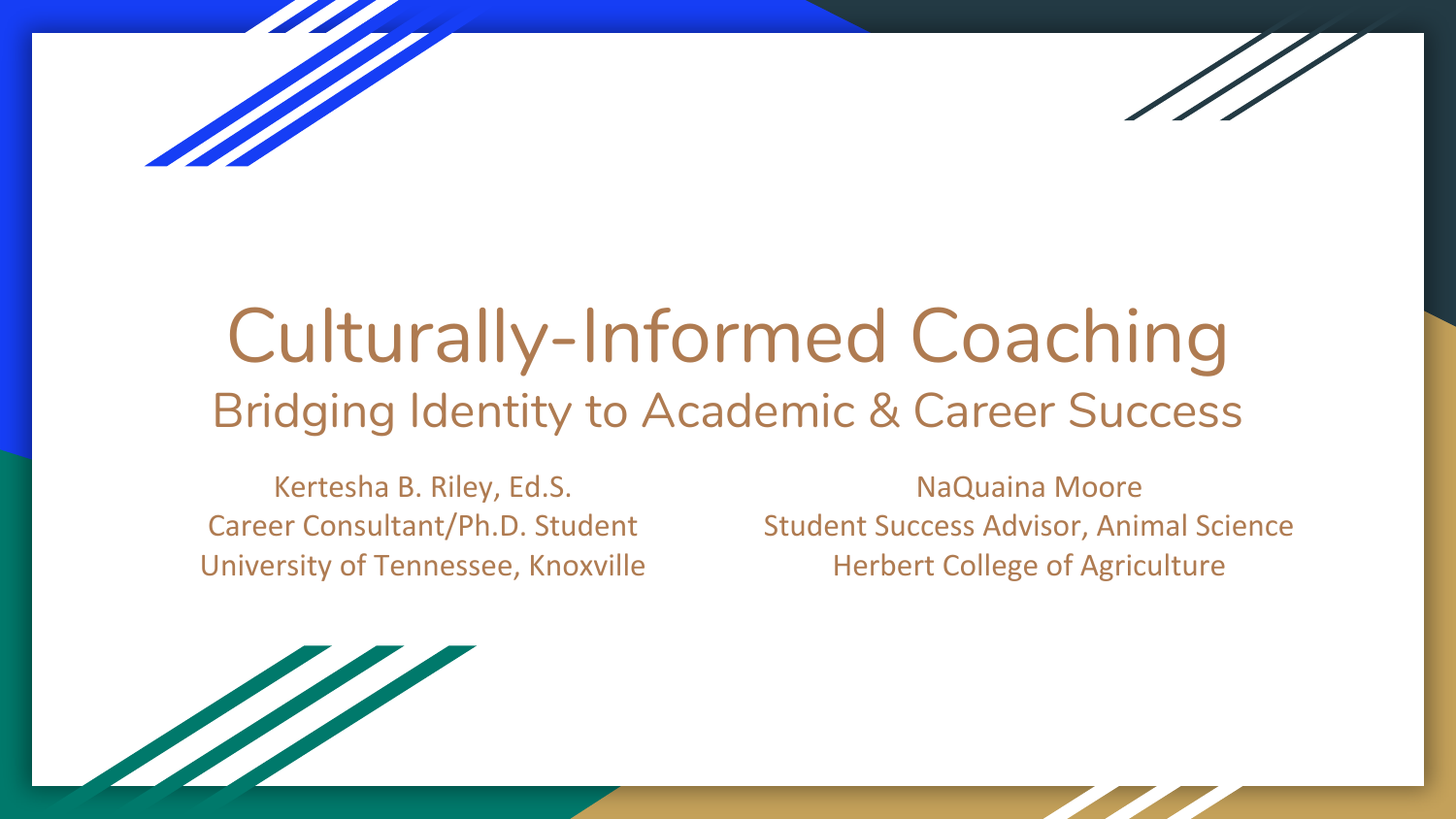# **Objectives**

- Discuss aspects of identity and how they may impact advising and career relationships with students.
- Demonstrate ability to broach conversations around identity as relevant to advising and career exploration.
- Begin integrating cultural understanding into your overall philosophy and model of working with students.

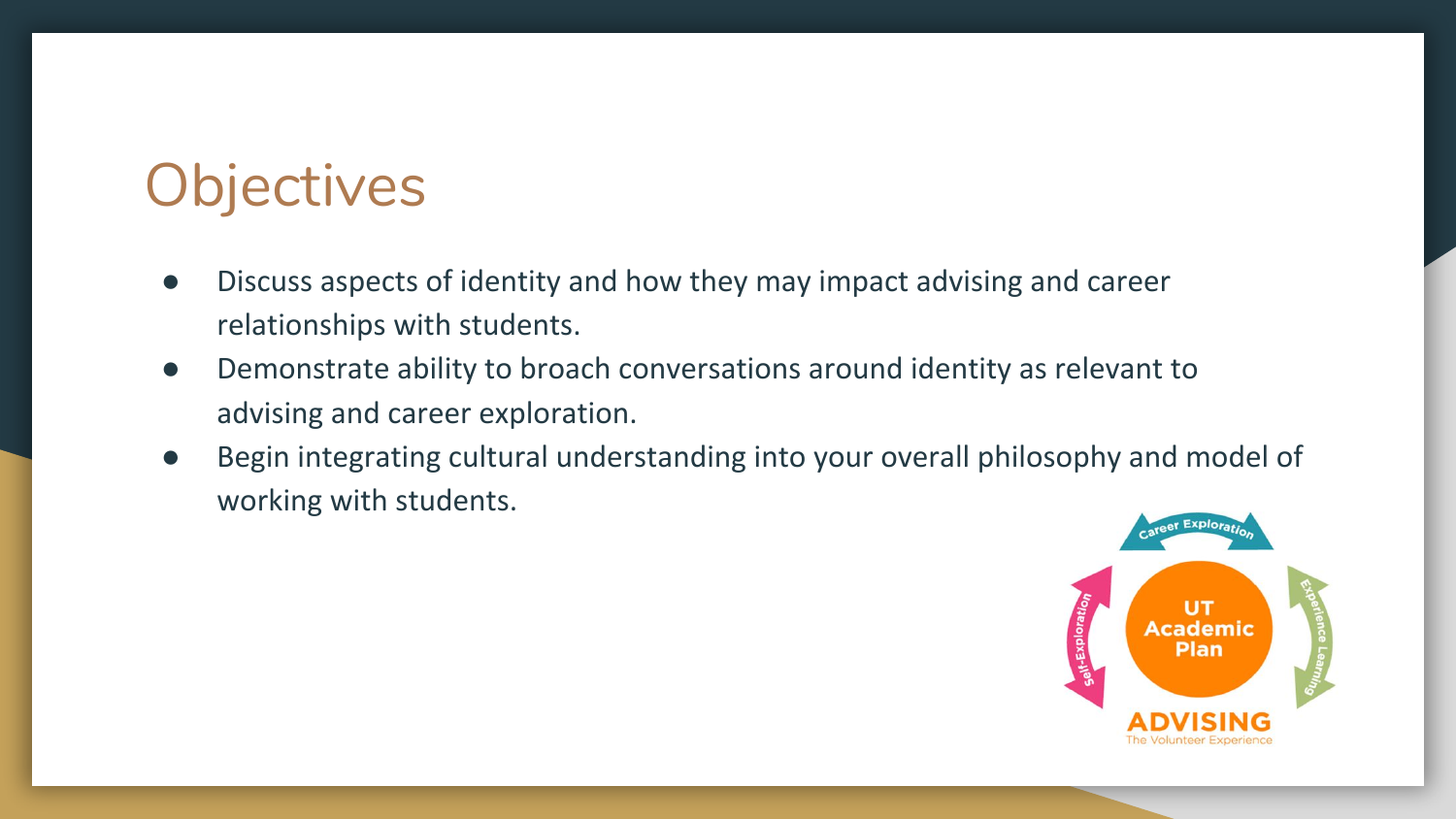

Developmental)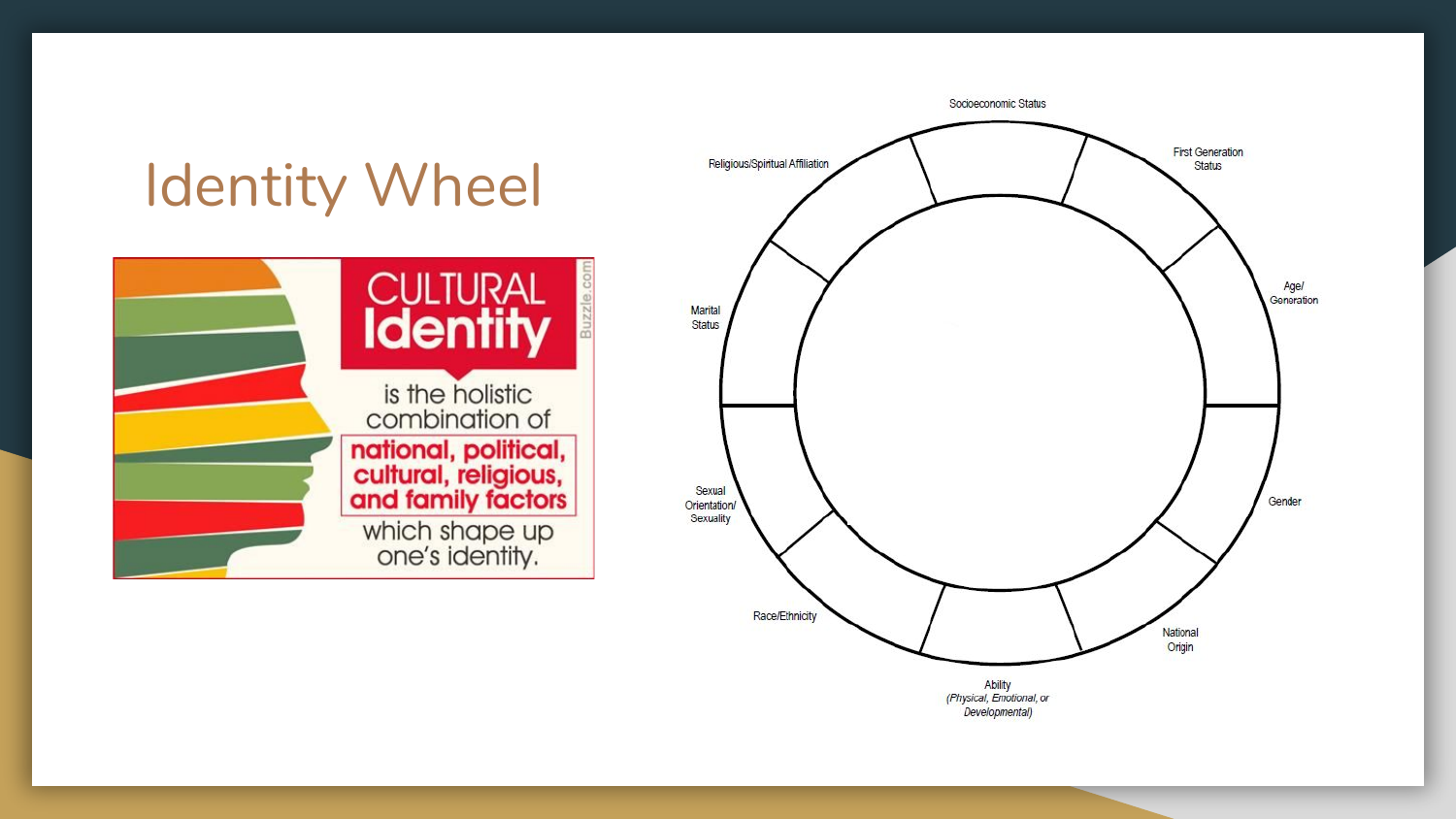#### Rationale

**UTK**: "...Respecting the contributions and strengths of each individual is integral to teamwork and to fostering a culture of inclusive excellence."

**NACADA: "**Foster inclusive practices within the Association that respect the principle of equity and the diversity of advising professionals across the vast array of intersections of identity." (NACADA Strategic Goals)

**NACE**: "...embraces and derives value from the variety of views that diverse organizations and individuals bring to a task at hand, and creates a supportive learning environment to foster open communication of diverse perspectives and realities"

"Value, respect, and learn from diverse cultures, races, ages, genders, sexual orientations, and religions…" (Global/Intercultural Fluency)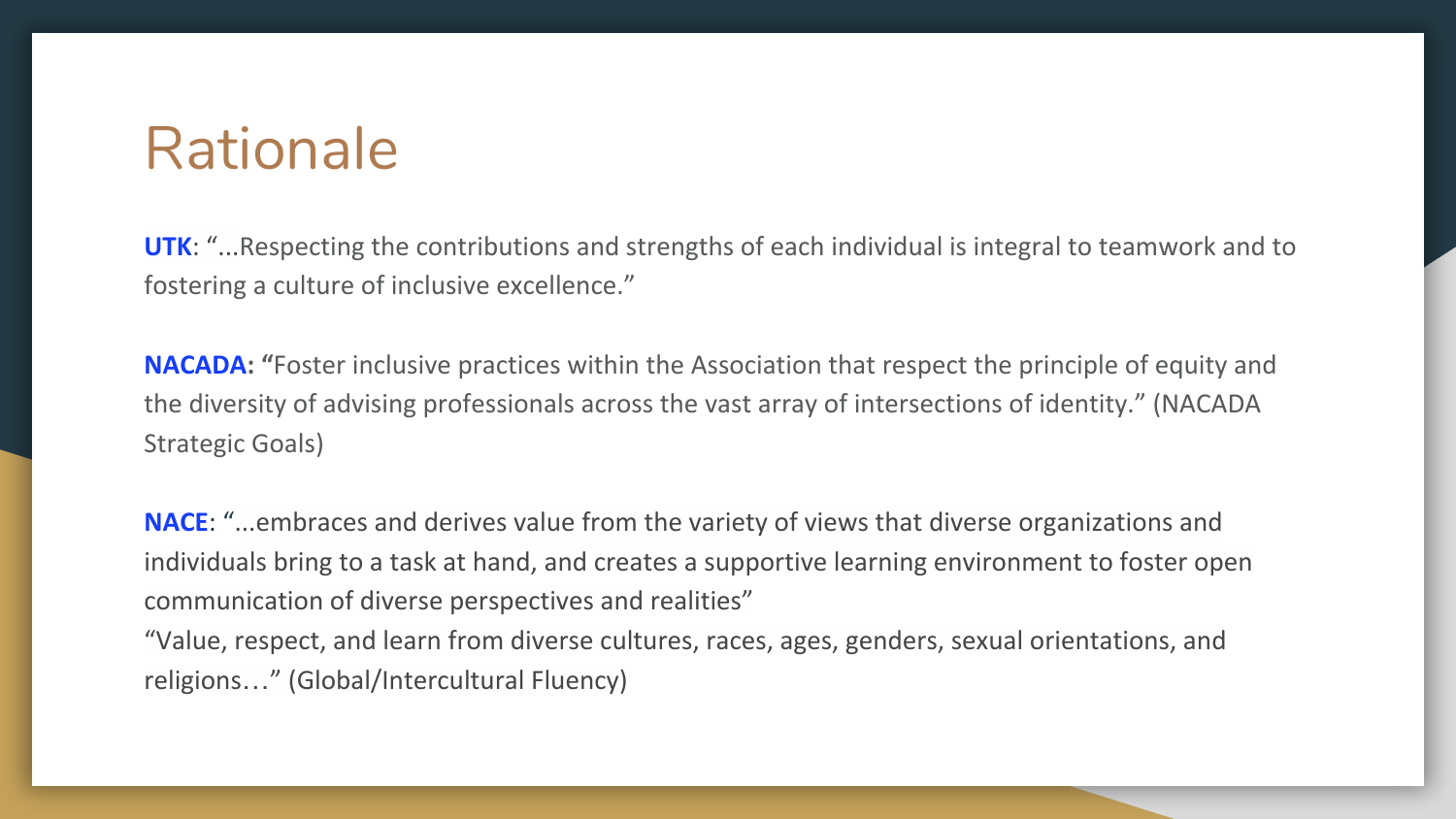# UTK Stats

- 28,894 Total Population  $(22,815$  Undergraduates)<sup>1</sup>
- 83% TN Residents<sup>3</sup>
- 13% of graduate/professional students are international (China, India, Iran)<sup>2</sup>
- $\sim$ 24% are non-white (includes 2 races or more) $<sup>1</sup>$ </sup>
- 51% of all students identify as female
- 24% of all students identify as First-Generation



Office of Institutional Research & Assessment:

<sup>1</sup> Headcount Enrollment By Full-Time/Part-Time, Level, Gender, and Race/Ethnicity - Fall 2018) <sup>2</sup> 5 Year Trend of Undergraduate Headcount Enrollment By Race/Ethnicity (Excludes Nonresident Aliens) 3 Top 10 Enrollment Feeders By Tennessee County, State, and Country - Fall 2018 UTK Fact Book 2018-2019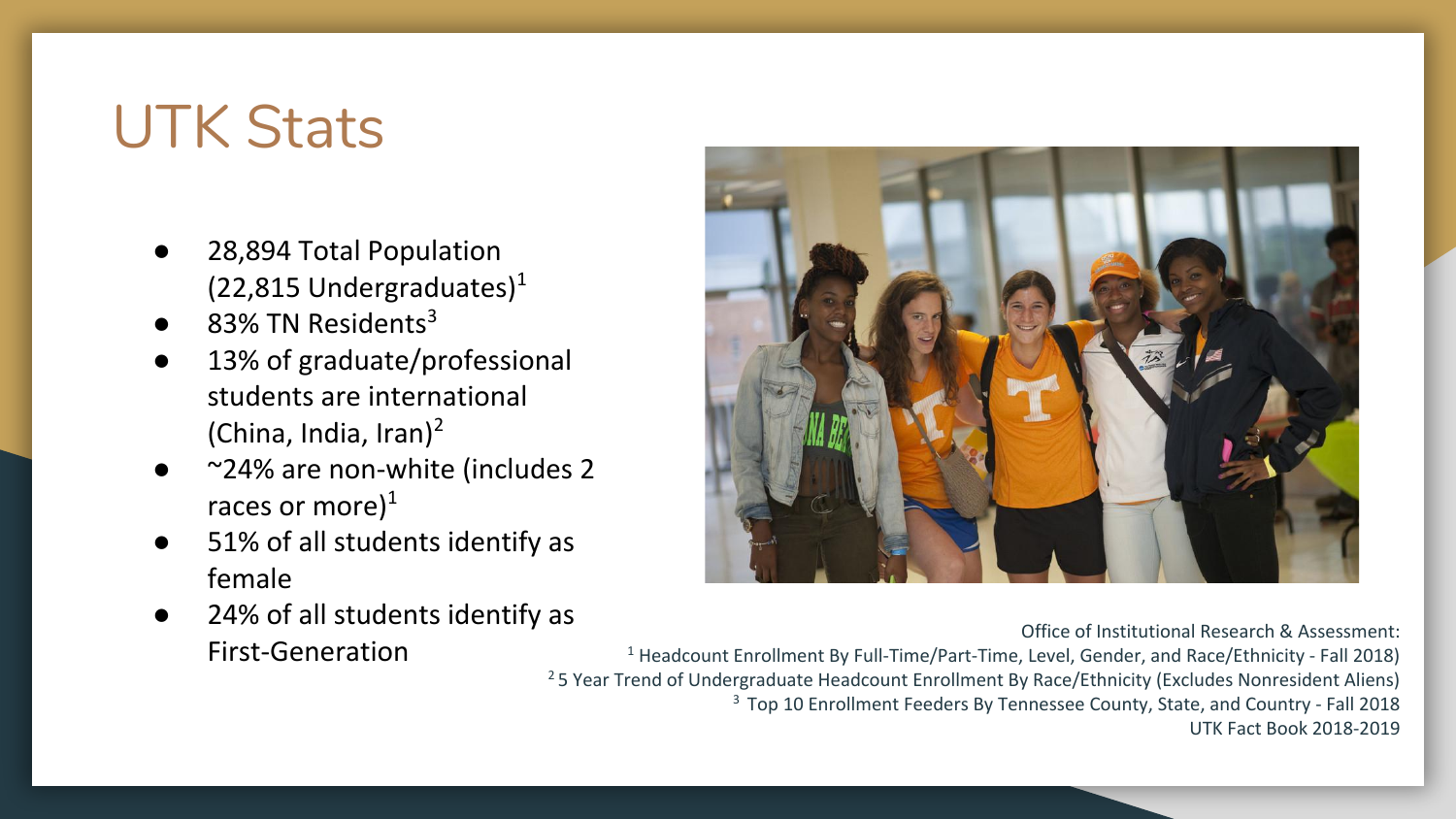## **Barriers**

- Can be individual, departmental, institutional, or systemic
- Idea of culture as backpack of items
- **Harassment or discrimination**
- Diversity of staff
- Physical environment (i.e. lack of symbols of awareness)
- **Microaggressions** 
	- e.g. "I don't know how to say their name," "You must be really like math" (to Asian student), "Do you want to play professional sports" (to athlete)
	- About perception not intent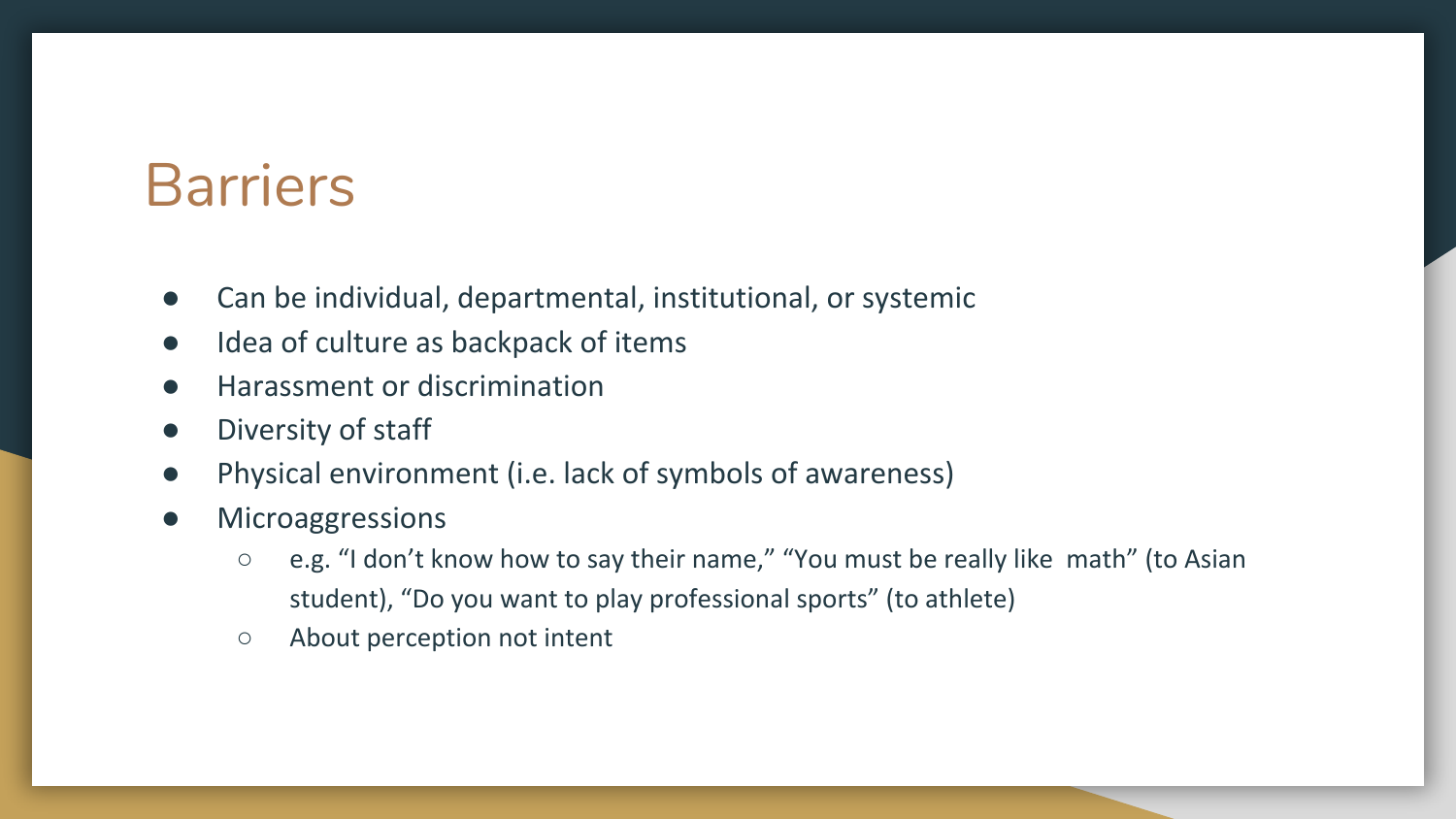#### Developmental Implications

- Moving from constructing identity to forming relationships (Erikson)
- Learning to navigate and cope with transitions (Schlossberg)
- Developing career goals and committing to personal interests/activities is part of identity formation (Chickering)
- Higher ed professionals are key influences on student development
- Important to challenge and support students as appropriate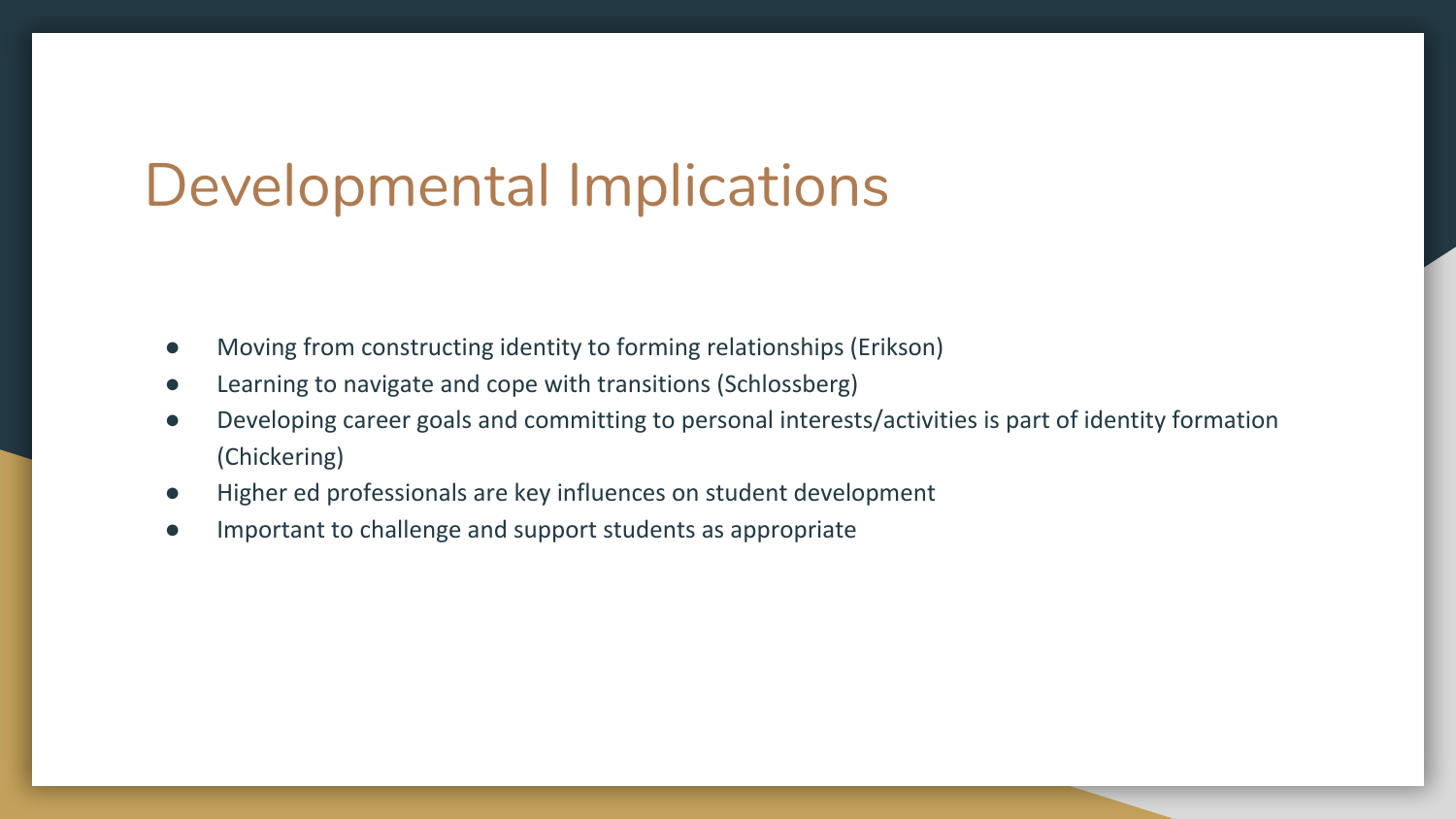## Considerations of Cultural Impacts

- Systemic oppression
- Presence in the media
- **Family influence**
- Prior experience
- Political environment

All of these considerations can influence how one perceives, internalizes, and discusses their experience of oppression along various identity lines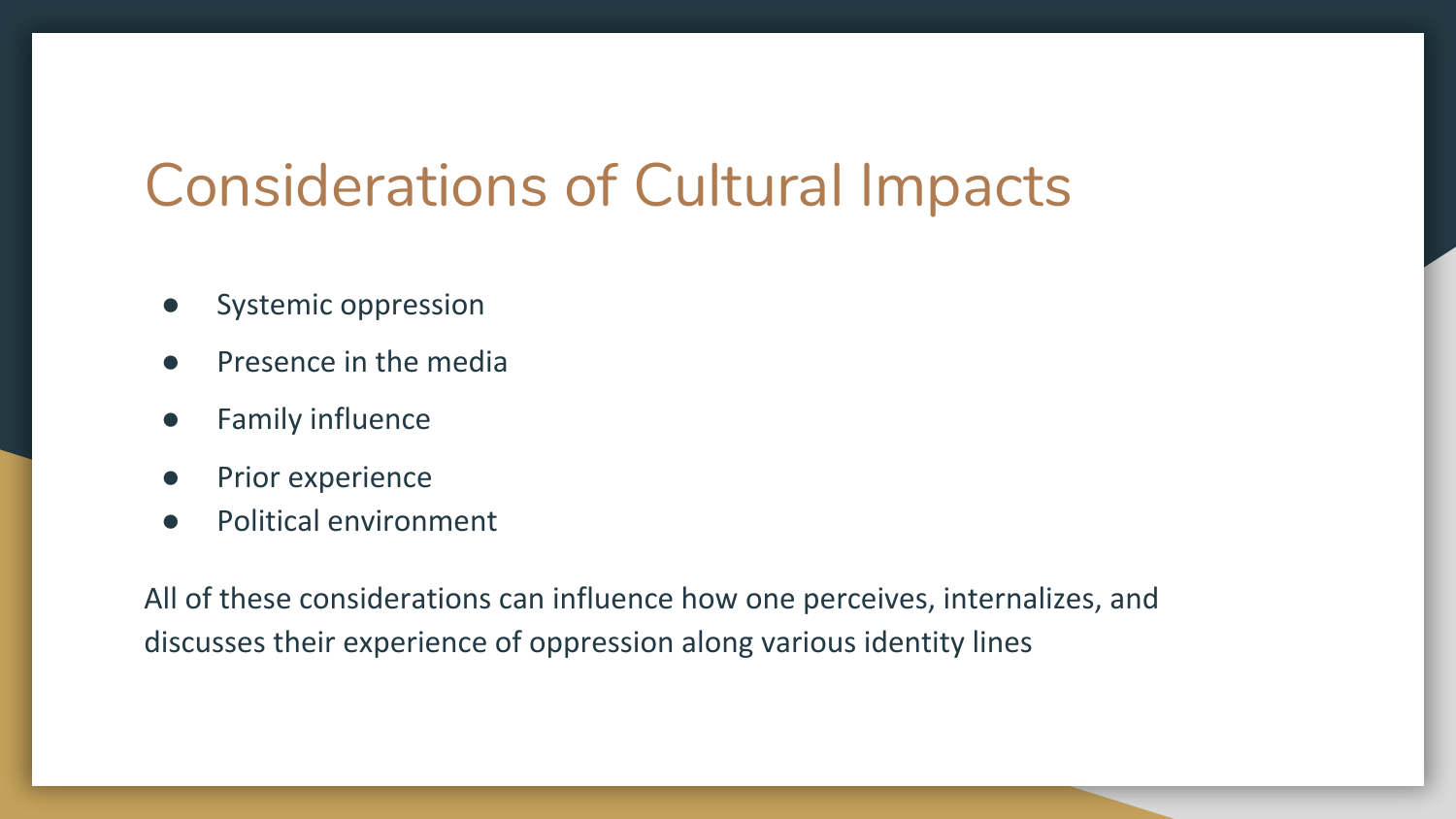### Mental Health Implications

- Increased anxiety
- Low self-efficacy/esteem
- Identity development
- Limited sense of community
- Cultural stigma
- *● Academic distress*
- *● Retention & Graduation*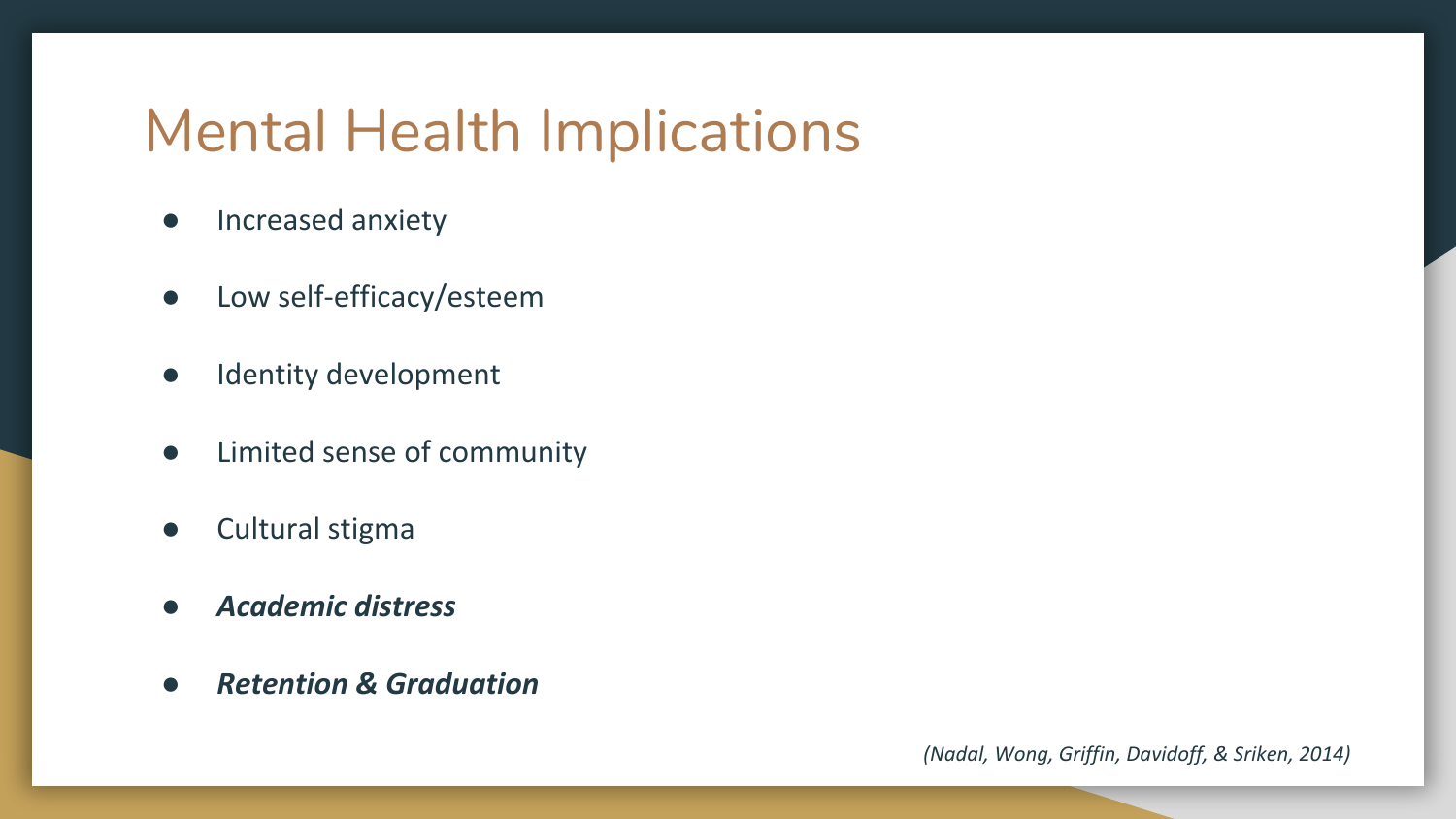#### Model for Culturally-Informed Coaching

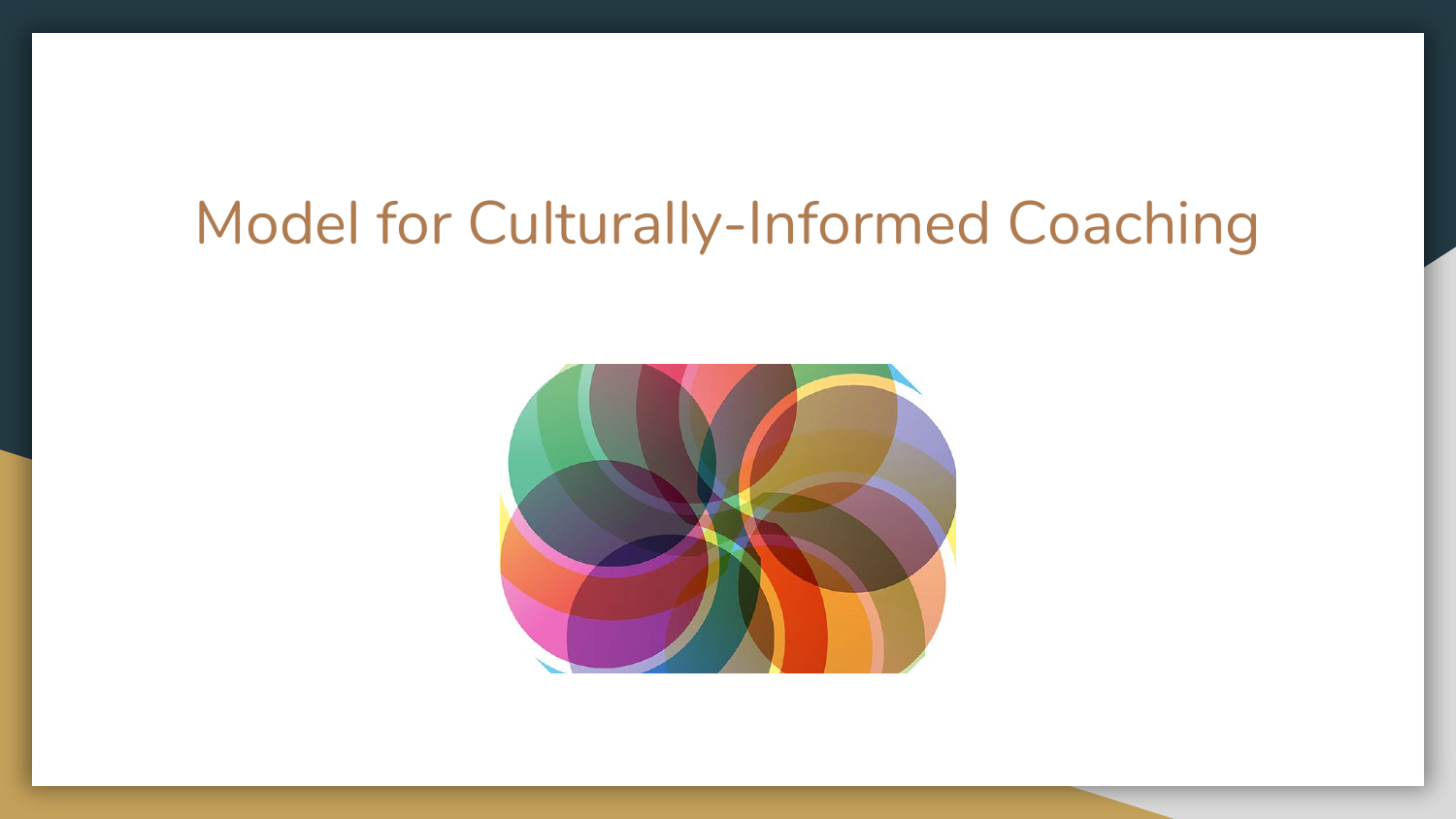#### Before You Start...

- Explore prior knowledge of student background
	- What are any gaps in my knowledge about this student's context?
	- What is pertinent information I can gather ahead of time or ask during the appointment?
- What are my initial goals and intentions?
- What identities may encourage or hinder building rapport with the student?
	- What are my strengths and areas of challenge around this consideration?
	- Monitor and evaluate your progress throughout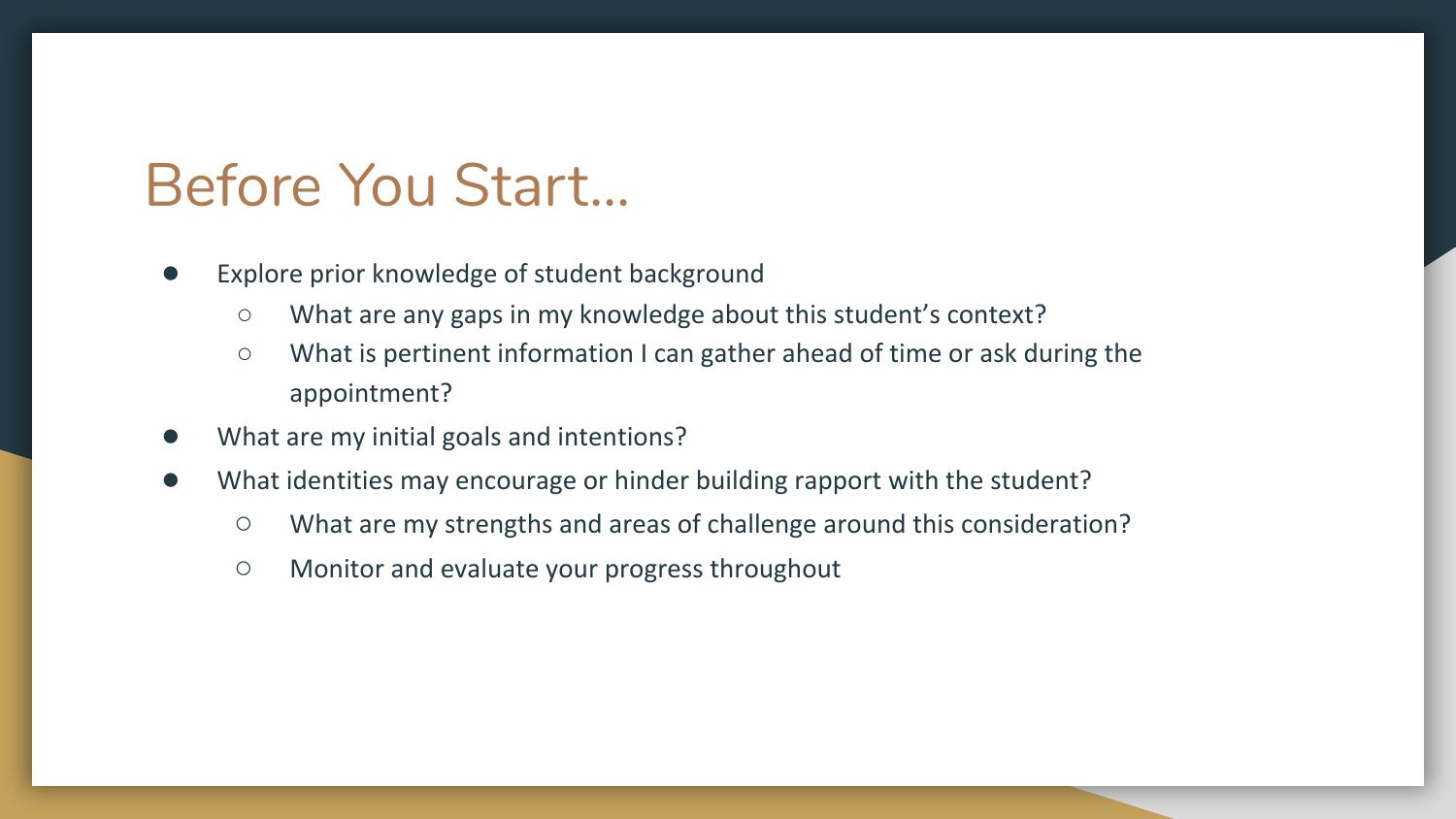# Step 1: Establish a Relationship

- Build mutual rapport and trust through understanding identities at play (both advisor and student)
- Incorporate knowledge or connection points
- Set foundation for holistic experience
	- Academically, socially, culturally, and professionally

**Ask yourself: Based on this student's cultural context, what will be my approach to build trust?**

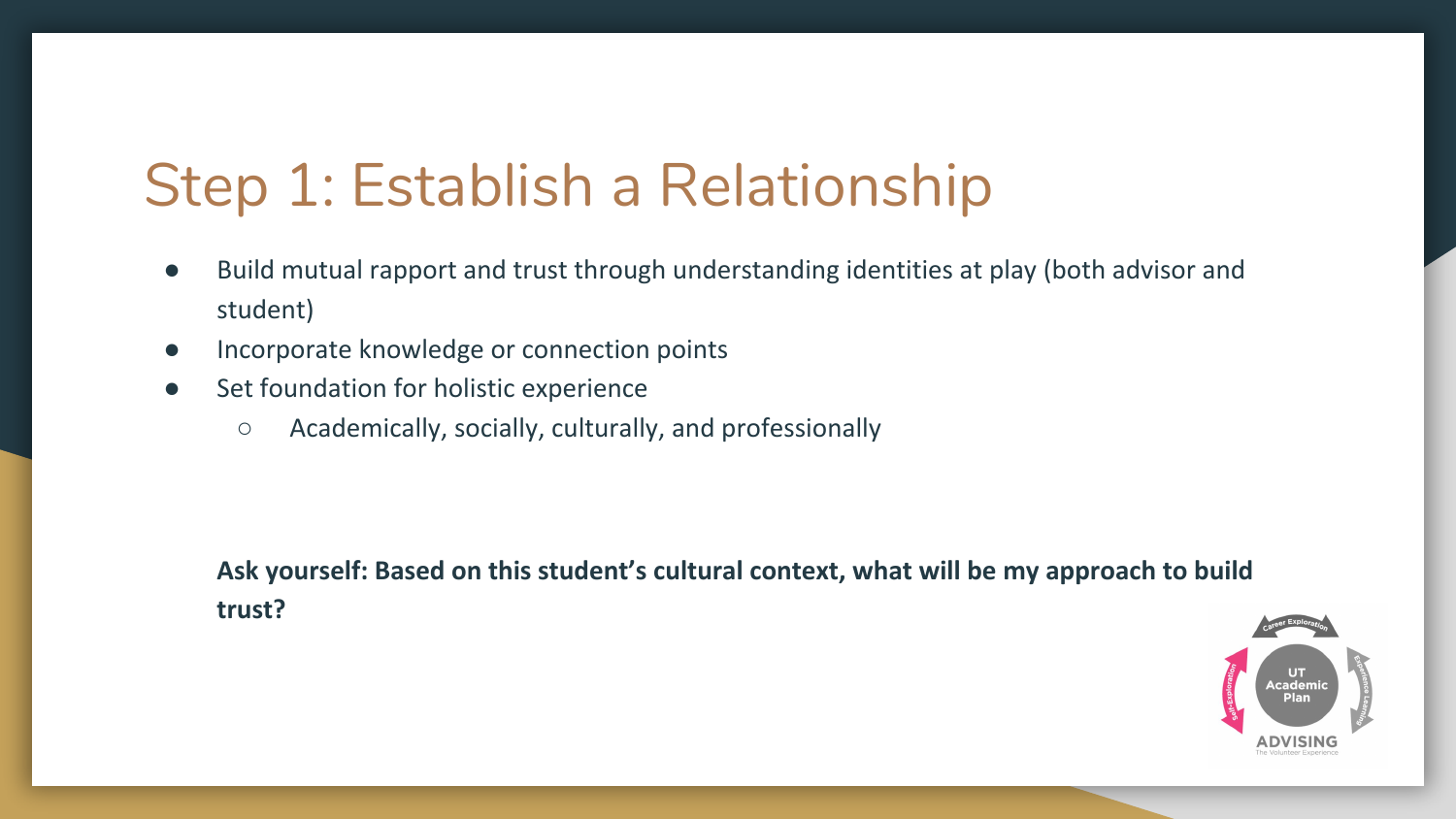# Step 2: Identify Concerns & Relevance to Career

- Explore what brings student into the appointment
- Consider the student's cultural context and your reactions to it
- How might the student's information be conflicting with their cultural context?

**Ask yourself: What concerns am I willing and able to address and which ones am I not?**

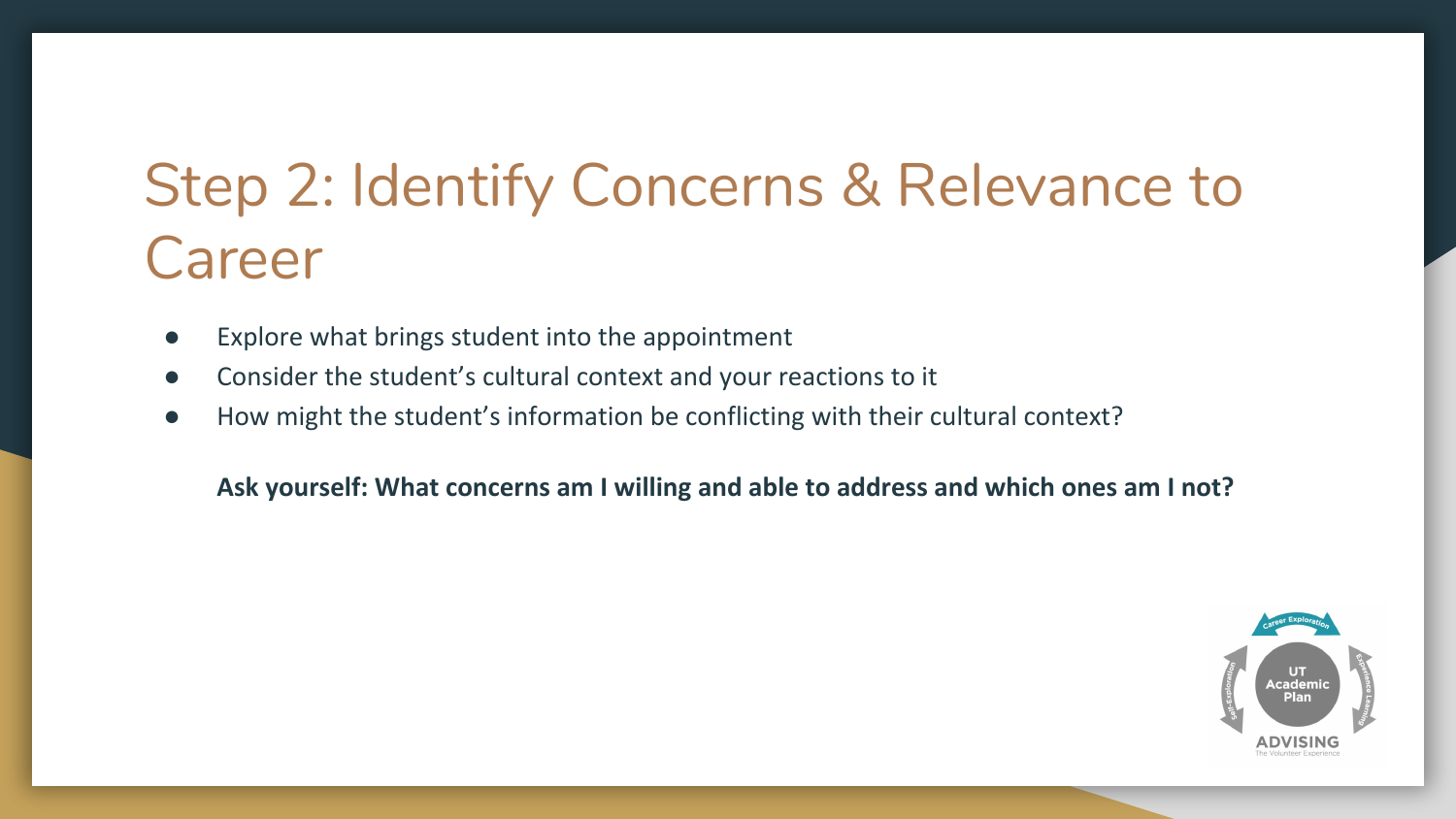### Step 3: Consider Cultural Impact on Issues

- Identify cultural variables that may impact issues or decision-making
- Inquire about other cultural variables at play

**Ask yourself: What cultural variables need additional "visibility" (if any)?**

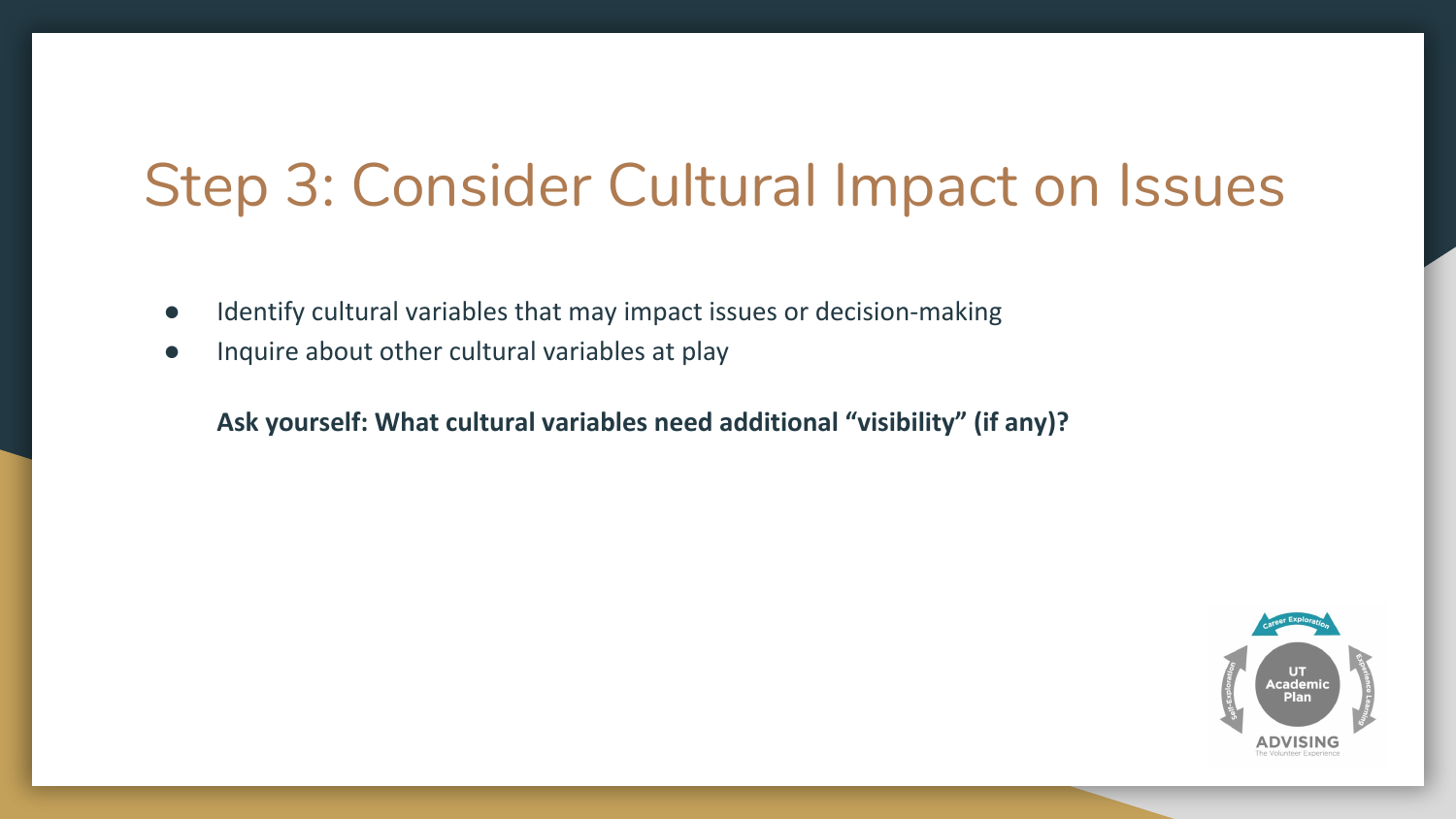### Step 4: Co-construct Goals with Student

- Utilize trust and rapport to establish framework for action
- Determine if goals are appropriate for students presenting issues and cultural context

**Ask yourself: Are there some gaps in my knowledge about what might be appropriate goals?**

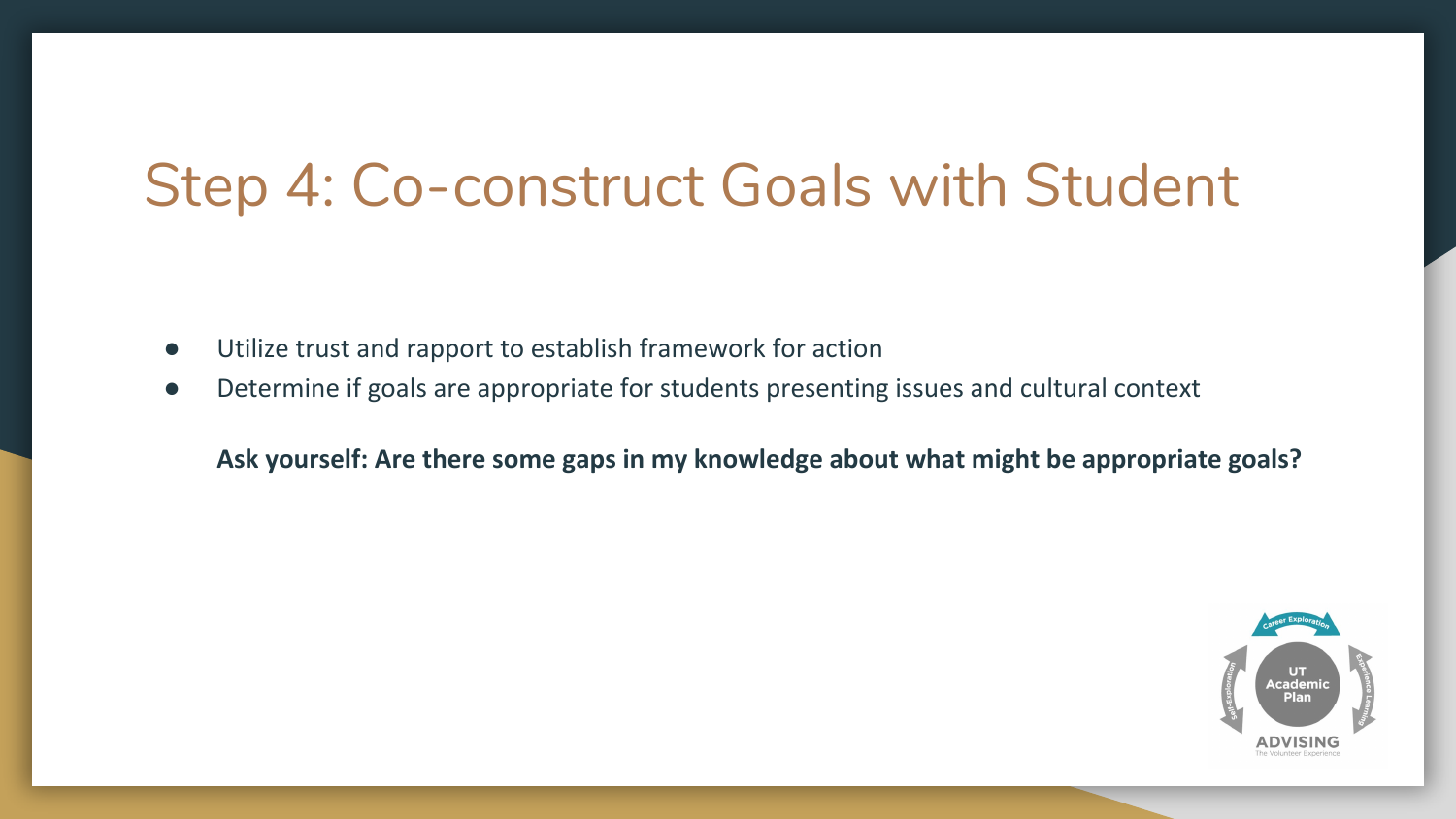## Step 5: Implement Interventions

- Match interventions to co-constructed goals
- Discuss choices with student and ask for feedback
- If unable to complete in appointment session, consider how you will refer or follow up

**Ask yourself: Do my interventions take into consideration my student's cultural context?**

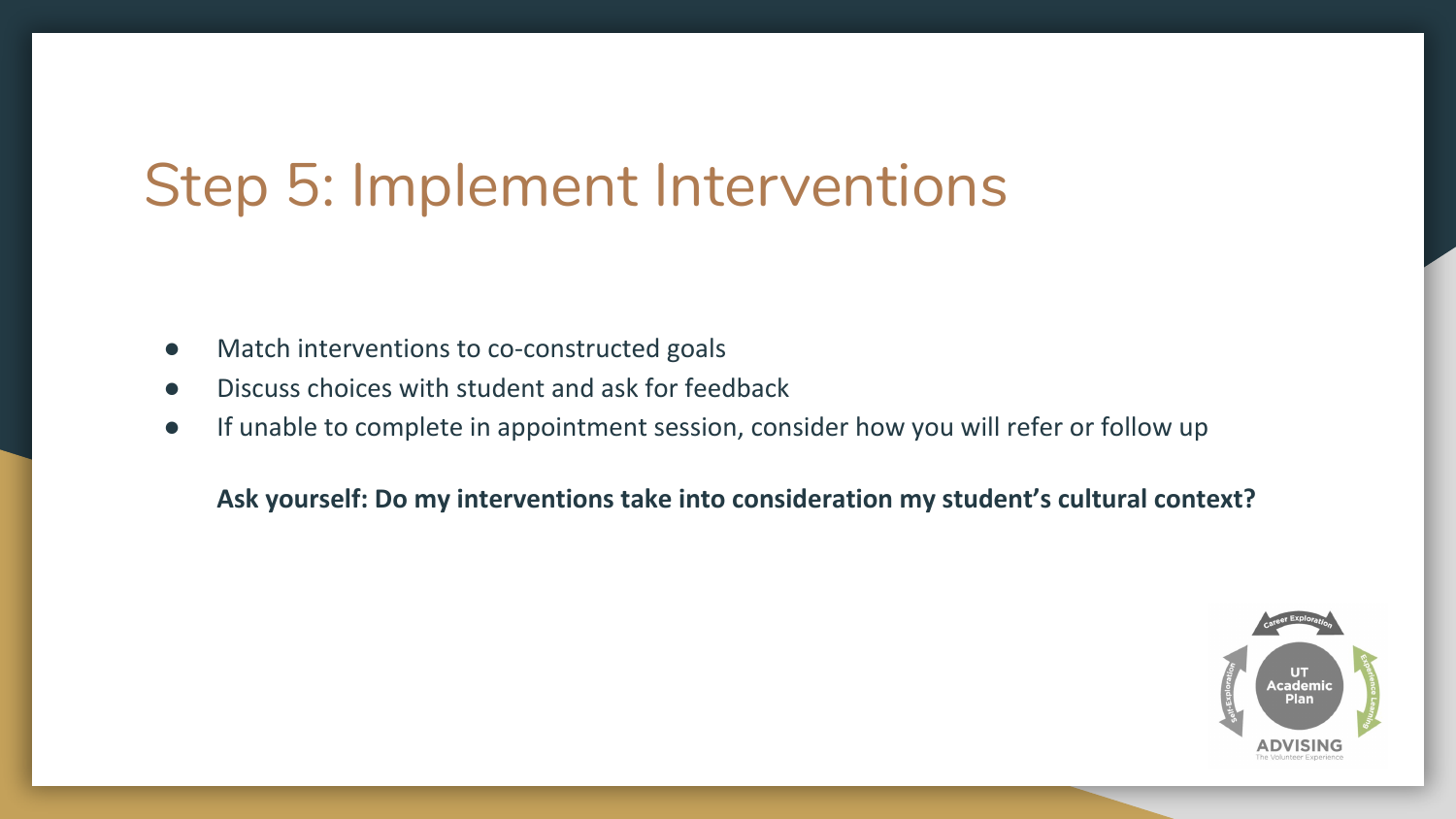# Step 6: Evaluate Impact on Decision-Making

- Finalize goals and outline an action plan
- Create a timeline for meeting goals
- Determine what outside resources are needed
	- How are these resources introduced to the student?
- This step may continue outside of an appointment

**Ask yourself: What were the outcomes or consequences of my intervention(s)?**

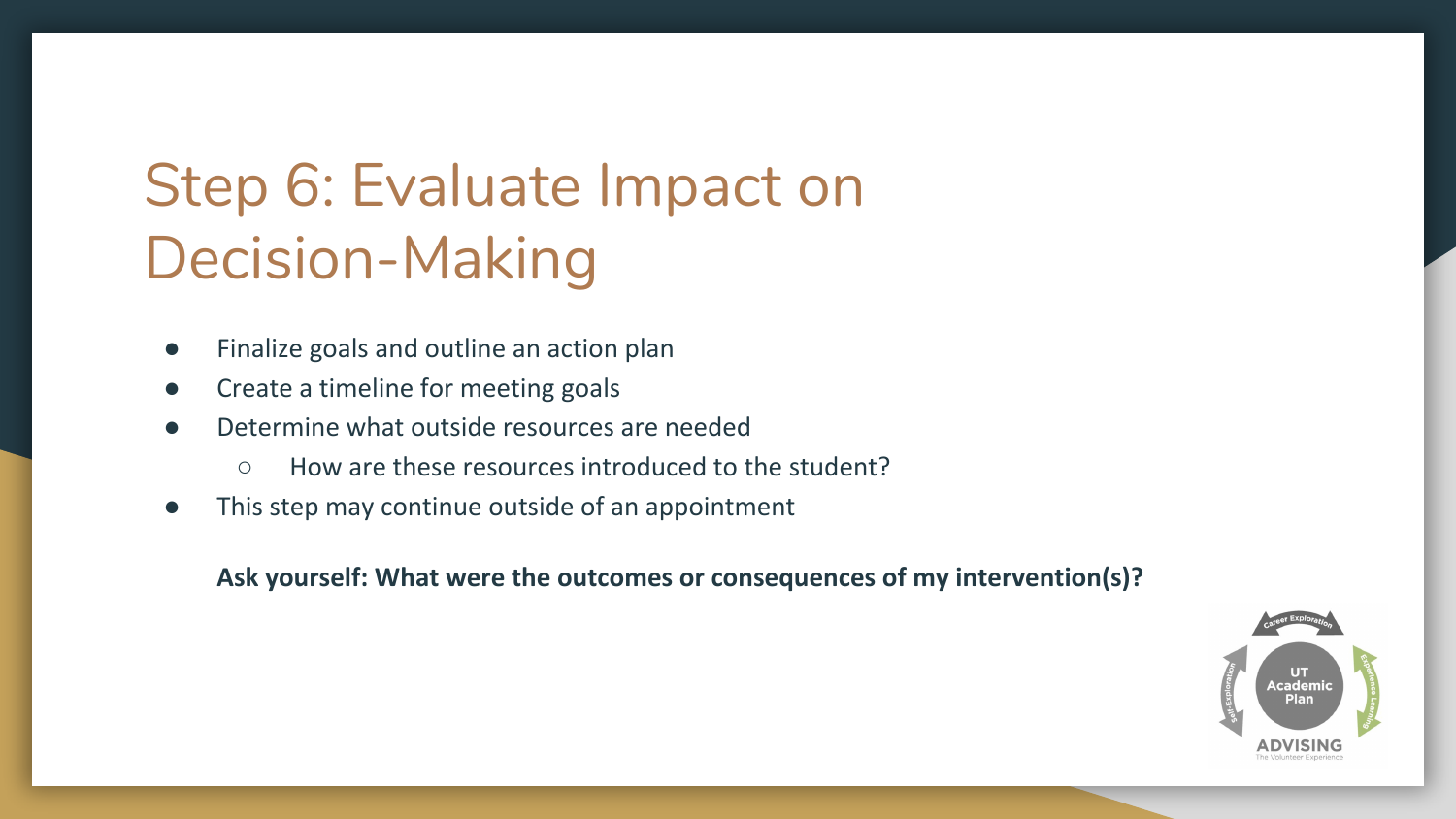### Step 7: Re-evaluate Action Plan

- Follow up with student about progress
- Discuss with student about any potential new cultural variables or context that may have shifted
- Troubleshoot any roadblock or barriers

**Ask yourself: What issues were not addressed during my time with this student?**

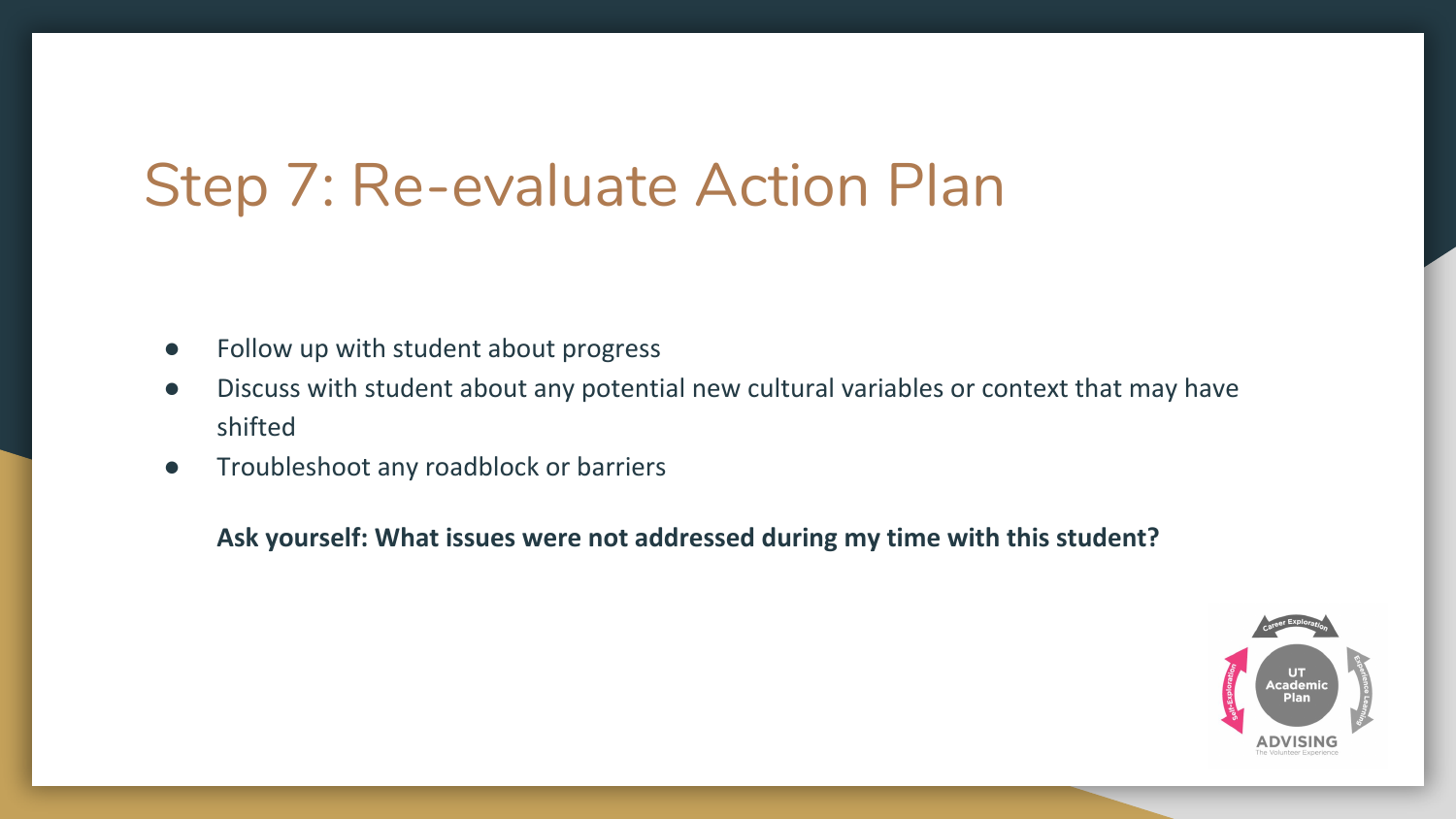

# Case Study: Instructions

- Pair up with 3-4 team members
- Read through the case study
- Discuss the questions
- Come back to larger group for processing

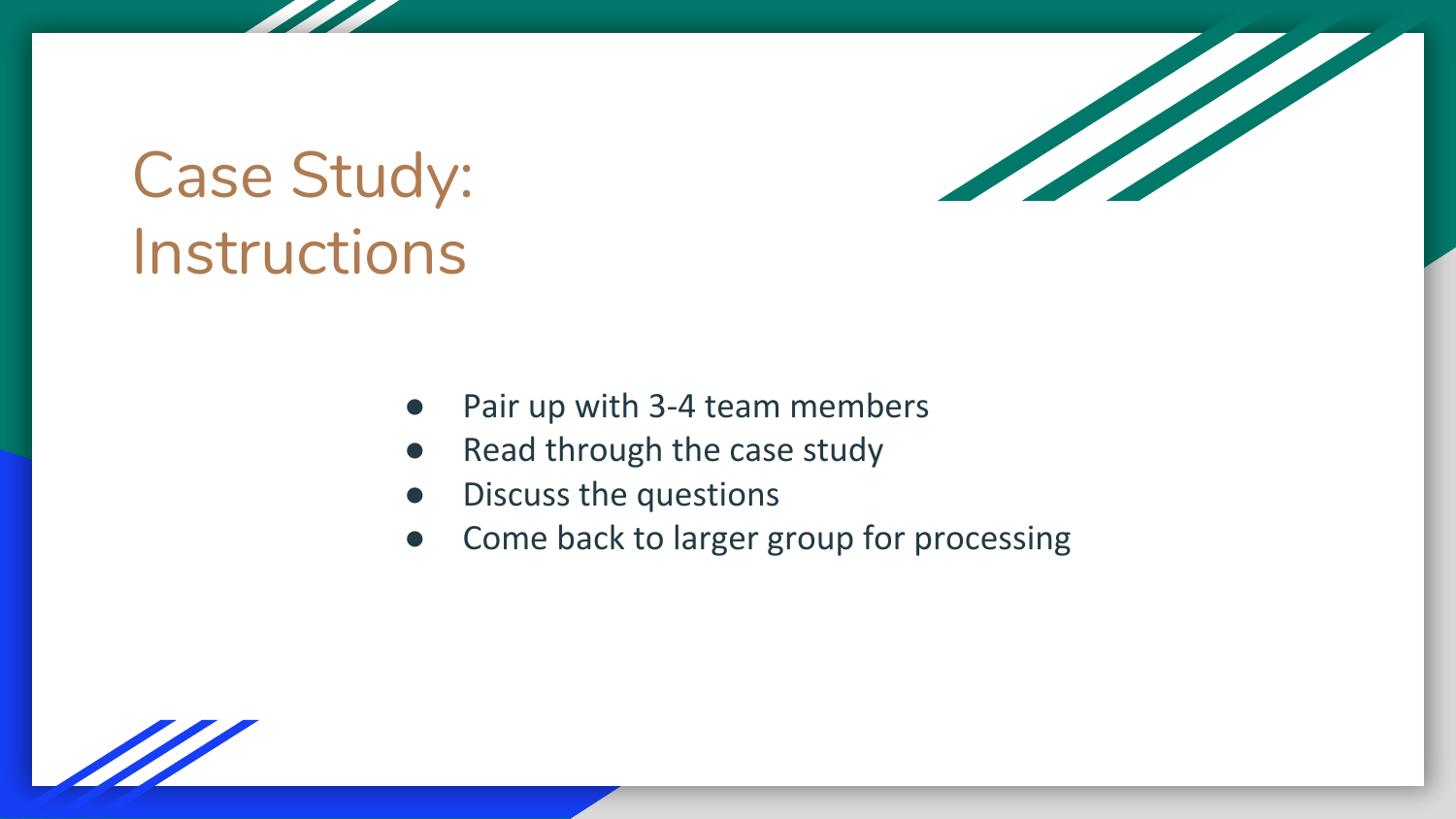# Case Study #1

Jim Chung is a second semester sophomore with a declared major in Psychology. He is enjoying his major but he is receiving negative pressure from his Malaysian family members. Due to the culture the family would like for Jim to pursue a career in science, math, or technology. As his Academic Advisor, Jim meets with you to talk. Jim is overwhelmed with emotions, he is excelling in his major but does not want to disappoint his family since he is the first in his family and oldest male to go to college.

#### **Please answer the questions using the model:**

- What step would you use first with Jim?
- Are there campus resources or courses you might suggest?
- What questions might you ask him to learn more? How would you ask those?
- What other information about Jim might be helpful to know?
- When would you refer him to the Center for Career Development?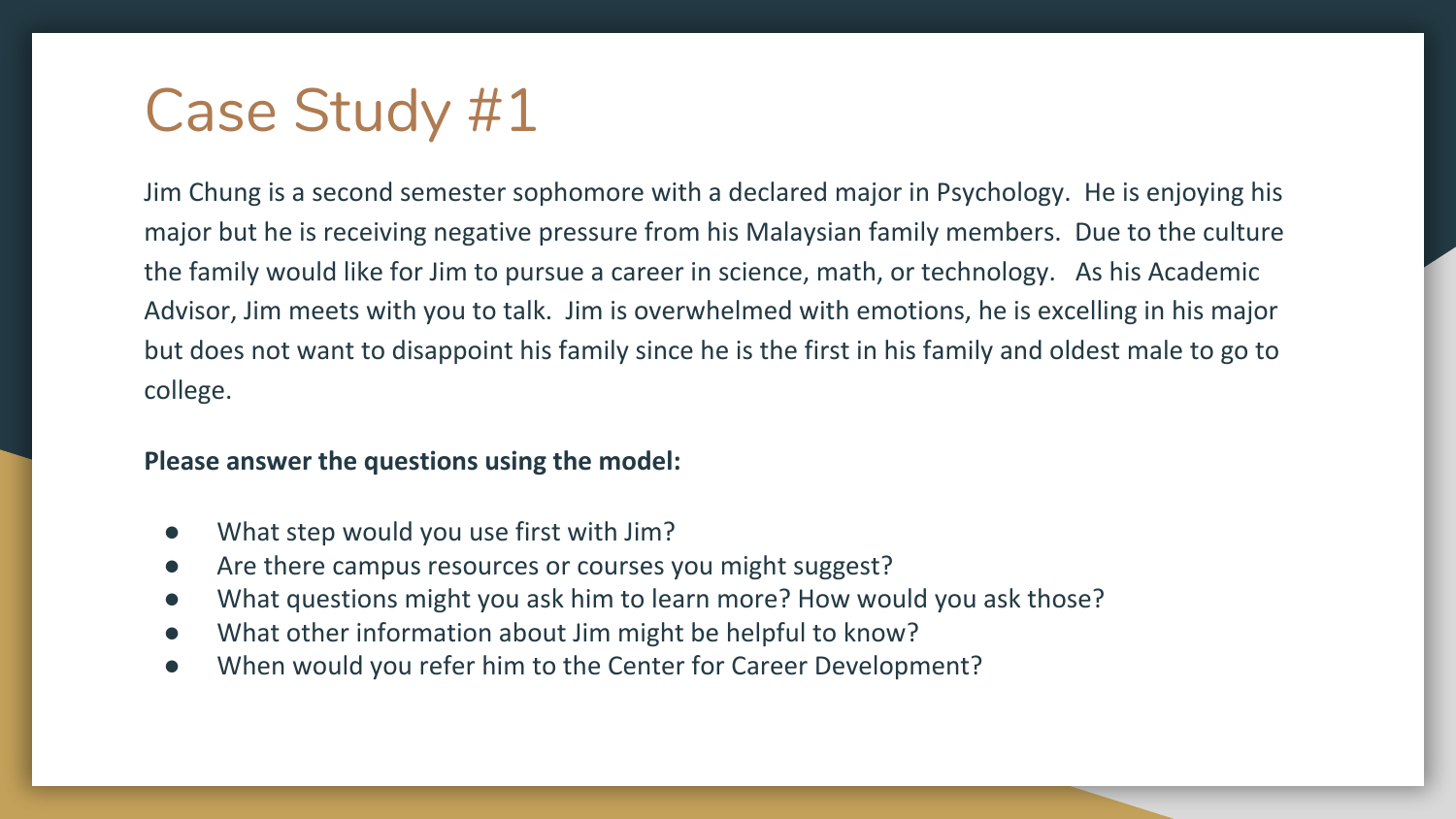# Case Study #2

As a Academic Advisor at a four-year private religious institution, you hold certain values to higher standards. One of your advisees, Dianne who identifies with the LGBTQ+ community and is a junior majoring in Social Work comes to talk to you about taking a internship in the Caribbeans. You know this company well, and you know this island does not accept this community. However, Dianne is super excited about this internship.

#### **Please answer the questions using the model:**

- What step would you use first with Dianne?
- Are there campus resources or courses you might suggest?
- What questions might you ask her to learn more? How would you ask those?
- What other information about Dianne might be helpful to know?
- When would you refer Dianne to the Center for Career Development?